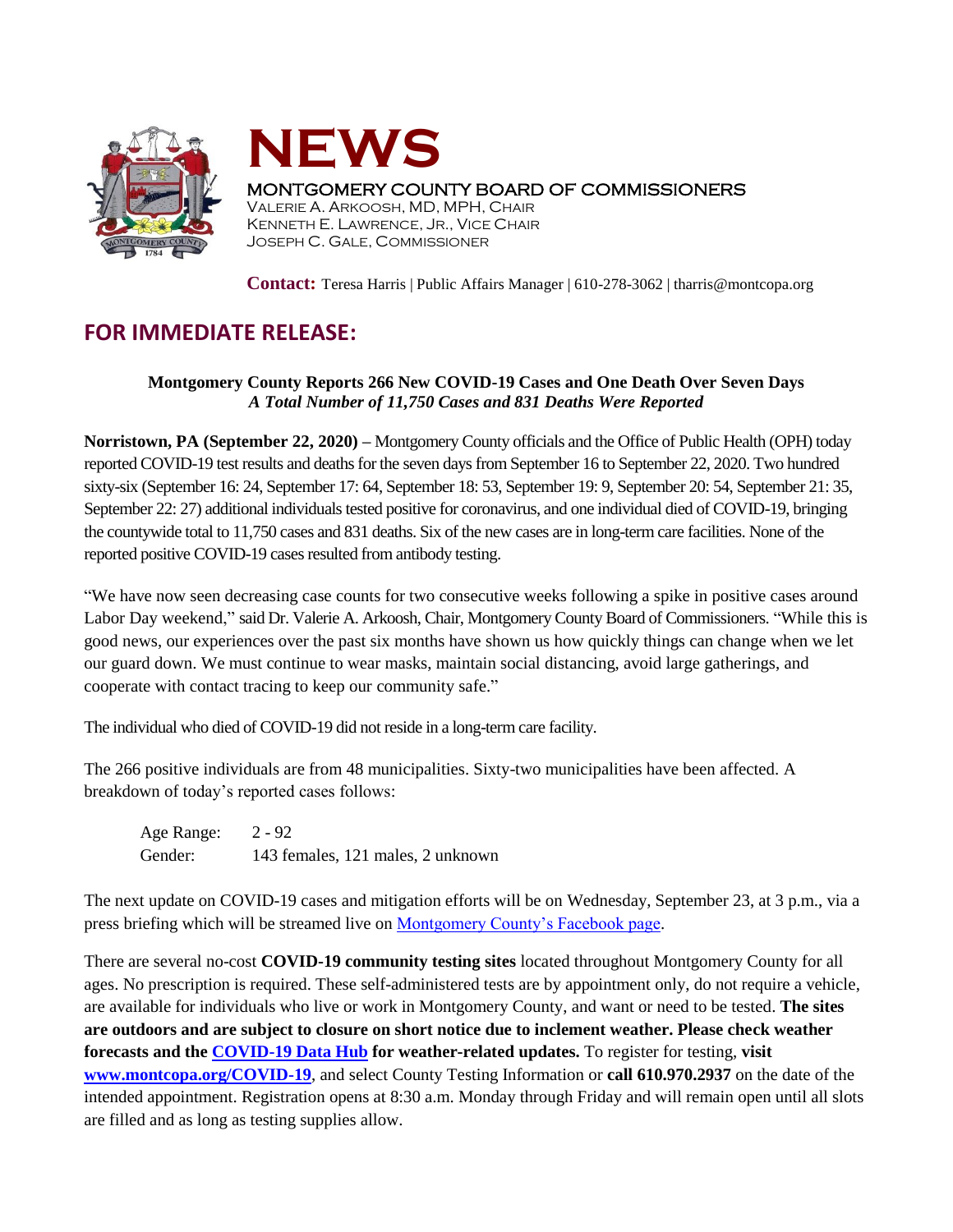**Ardmore** – 114 W. Lancaster Ave., Ardmore, PA. Testing is available Mondays, Wednesdays, and Fridays from 4 p.m. to 6 p.m., and on Tuesdays and Thursdays from noon to 2 p.m.

**Green Lane** – Deep Creek and Snyder Roads, Green Lane, PA. Testing is available Mondays, Wednesdays, and Fridays from 4 p.m. to 6 p.m., and on Tuesdays and Thursdays from noon to 2 p.m.

**Lansdale** – 421 W. Main St., Lansdale, PA. Testing is available Mondays, Wednesdays, and Fridays from 4 p.m. to 6 p.m., and on Tuesdays and Thursdays from noon to 2 p.m.

**Norristown** – Delaware Valley Community Health Center at the Norristown Regional Health Center at 1401 Dekalb St., Norristown, PA.. Testing is available Mondays, Wednesdays, and Fridays from 10 a.m. to noon, and on Tuesdays and Thursdays from 3 p.m. to 5 p.m.

**Pottstown –** Montgomery County Office of Public Health, 364 King St., Pottstown, PA. Testing is available Mondays, Wednesdays, and Fridays from noon to 2 p.m., and on Tuesdays and Thursdays from 4 p.m. to 6 p.m.

**Willow Grove** –First Baptist Church - Crestmont, 1678 Fairview Ave., Willow Grove, PA. Testing is available Mondays, Wednesdays, and Fridays from noon to 2 p.m., and on Tuesdays and Thursdays from 4 p.m. to 6 p.m.

While the above locations will be closed on Saturday and Sunday, information on **additional testing sites**, many of which operate over the weekend, can be found at [www.montcopa.org/COVID-19](http://www.montcopa.org/COVID-19) under the County Testing Information button.

COVID-19 contact tracing efforts are ongoing and are critical to slowing the spread of the disease. The County has partnered with ACLAMO, Family Services of Montgomery County, Montgomery County OIC, and Visiting Nurses Association Community Services to help with contact tracing efforts. Individuals who have been tested or identified as a direct contact of an individual who has tested positive for COVID-19 and has received a call from the 'Results Center' or any of our community partners may return the call to 610.278.5923 to find out their results or status. All information discussed on the call is strictly confidential and is only used to trace COVID-19 cases.

The COVID-19 outbreak continues to be a rapidly evolving situation. Please visit the Montco COVID-19 Data Hub at [www.montcopa.org/covid-19](http://www.montcopa.org/covid-19) to get the latest news, geographic and demographic information, and updates.

###